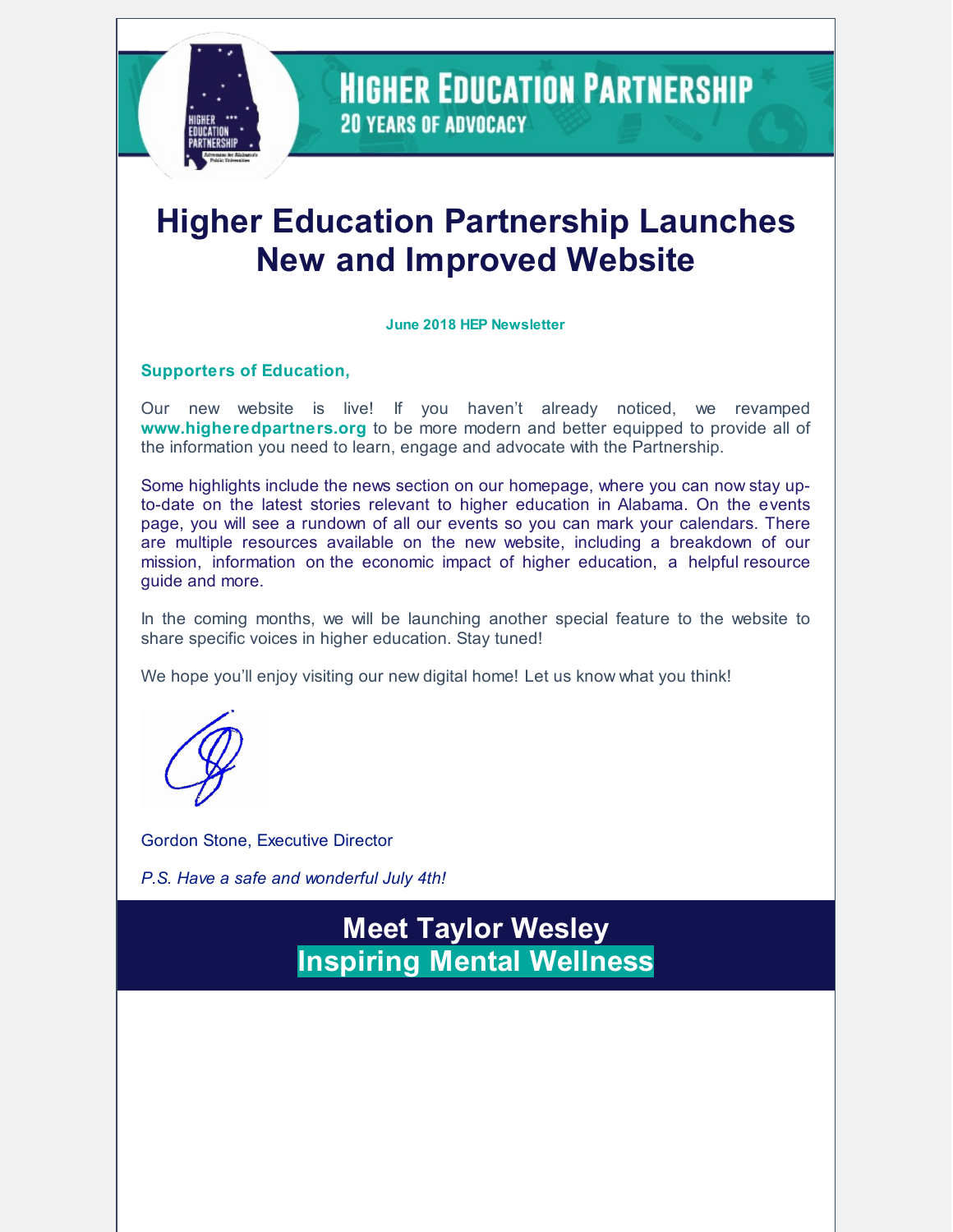

We have partnered with the Department of Mental Health to have Miss Auburn 2015, Taylor Wesley, speak on addiction at our August conference.. Taylor will share her story of alcohol abuse, recovery and her platform on mental wellness.

Studies show that one in four students struggle with mental health. A rising number of college students are seeking treatment at campus counseling centers for mental health problems. Taylor has used her platform to raise awareness for mental illness and change the focus to mental wellness.

Learn more on Taylor's efforts **[here.](https://www.taylor-wesley.com/)**

### **Issue in Focus The Value of Knowledge**

In a January 2017 article published in Forbes magazine and originally crafted by a writer for New America magazine, there was a statement made that challenged the need to "save America's colleges." The article engaged readers in a discussion about the value of maintaining the current university systems in the United States. While the statement was general and did not specify the particular institutions that the author would prefer to see disappear, it did bring to the surface a troubling concern. Are there people that believe that America can prosper as a nation by reducing its ambition for knowledge?

Universities have forever served as the transfer agents for knowledge from one generation to the next. Further, they have been the location for research and exploration into the causes and solutions for many of the nations and world's most serious concerns.

Technology drives much of America's economy and the engine that drives the next wave of advancement in technology is the university. As each passing generation engages in new learning the outcomes benefit society as a whole. Citizens in the United States have more available options and more choices in their lives than at any time in history. From luxuries to necessities, the menu is extensive. A capitalistic economy depends on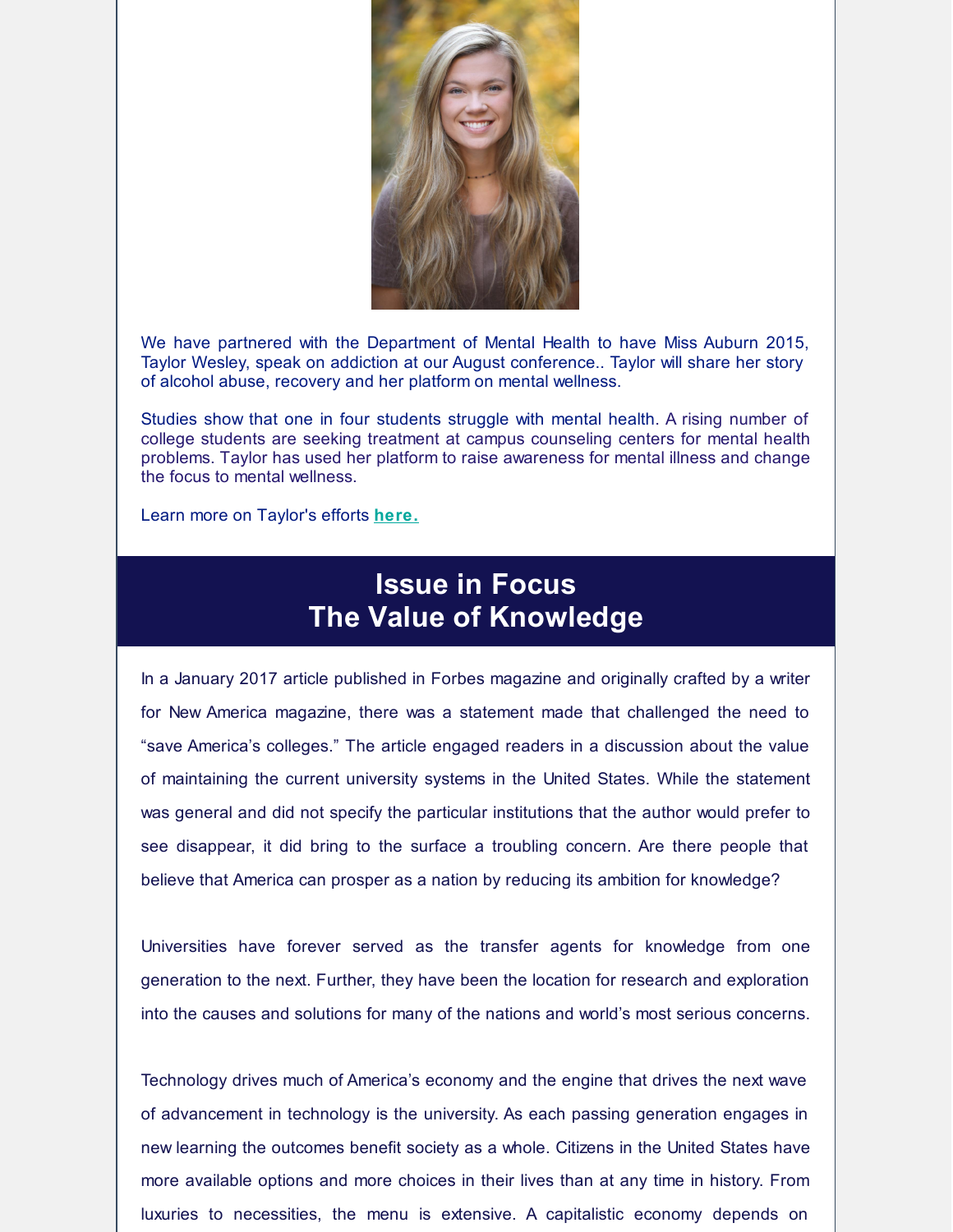customers having choices and dollars changing hands. Without innovation and expansion of knowledge choices could become stagnant.

From health care to transportation and from food production to entertainment, the graduates of America's universities are vital to the nation's progress. Therefore, the Higher Education Partnership reminds our friends and colleagues to be bold in defending your institution. Take a moment to list your value points and feel free to send those to the Higher Education Partnership [\(partners@higheredpartnership.org](mailto:partners@higheredpartnership.org)). The voices of the university community are critical to making sure the general public understands that America depends on knowledge for its success as a nation.

### *Primary Runoff Election July 17*

If you voted in the June 5th primary election, the runoff election is scheduled for **Tuesday, July 17th**. There are statewide runoff elections for the Republican Party, and no statewide runoffs for the Democrat Party. Be aware of the possibility of important local elections that may have runoffs. These local runoff elections may occur for either party.

**Crossover voting** is prohibited in this election, so you are not allowed to cast a ballot for one party in a primary and then cross over to vote in another party's runoff election. If you voted Republican in the June 5th primary, then you can vote in the runoff. Democrats are allowed to vote in the Democrat runoff.

Statewide runoff races are below with links to candidate websites.

**Lt. Governor** Will [Ainsworth](https://www.ainsworthforalabama.com) Twinkle Andress [Cavanaugh](http://twinkleforalabama.com)

> **Attorney General Steve [Marshall](https://stevemarshall.gop)** [Troy](http://takingalabamaback.com/) King

**Commissioner of Agriculture and Industries** [Gerald](https://www.itsdialtime.com) Dial Rick [Pate](https://www.rickpate.com)

**Alabama Supreme Court: Associate Justice, Place 1** Brad [Mendheim](https://www.mendheimforalabama.com) Sarah [Stewart](http://www.judgesarahstewart.com)

> **Court of Civil Appeals, Place 1 Christy [Edwards](https://www.electjudgechristyedwards.com)** Michelle [Thomason](https://judgethomasonforalabama.com/)

**Court of Criminal Appeals, Place 2** Rich [Anderson](http://www.andersonforalabama.com/) **Chris [McCool](http://www.chrismccoolforcourtofcriminalappeals.com)**